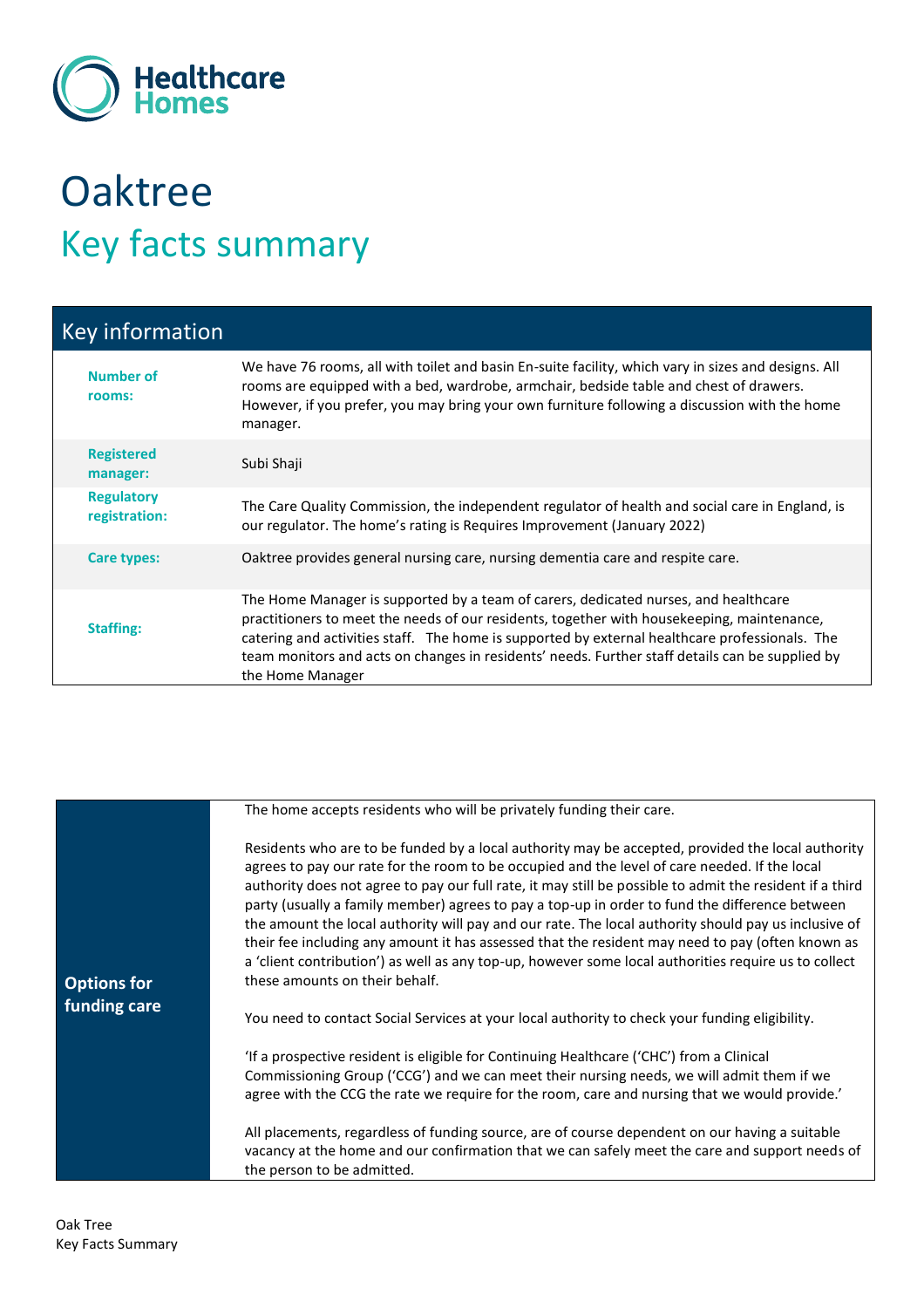

|                        | Before admission we will require information from you to evidence that you have the financial<br>means to fund your residency at the home.                                                                                                                                                                                                                                                                                                                                                                                                                                                                                                                                                                                                                                                                                                                                                                                        |
|------------------------|-----------------------------------------------------------------------------------------------------------------------------------------------------------------------------------------------------------------------------------------------------------------------------------------------------------------------------------------------------------------------------------------------------------------------------------------------------------------------------------------------------------------------------------------------------------------------------------------------------------------------------------------------------------------------------------------------------------------------------------------------------------------------------------------------------------------------------------------------------------------------------------------------------------------------------------|
|                        | You must pay for the first month of your stay by no later than the day of admission.                                                                                                                                                                                                                                                                                                                                                                                                                                                                                                                                                                                                                                                                                                                                                                                                                                              |
|                        | Our fees are then payable one month in advance. We will require a completed direct debit<br>mandate ready to be put in place on the first day of your residency.                                                                                                                                                                                                                                                                                                                                                                                                                                                                                                                                                                                                                                                                                                                                                                  |
| <b>Private pay</b>     | Your first 28 days are a trial period during which both you and we can serve on the other 7 days'<br>notice. We will only do so if we have good reason e.g., we cannot meet your needs.                                                                                                                                                                                                                                                                                                                                                                                                                                                                                                                                                                                                                                                                                                                                           |
|                        | If you wish to stay with us short term (28 days or less) then we require the total fee for the short<br>stay to be paid in full prior to you being admitted to the home.                                                                                                                                                                                                                                                                                                                                                                                                                                                                                                                                                                                                                                                                                                                                                          |
|                        | Weekly fees at the home currently start at £1.070.00 for residential care and £1,290.00 for<br>nursing care, based on occupation of a standard room. Weekly fees for respite (short term) stays<br>are £1,144.90 for residential care and £1,380.30 for nursing care. We will be able to confirm the<br>exact weekly cost of your placement once we have assessed your needs and you have selected<br>the room you wish to occupy.                                                                                                                                                                                                                                                                                                                                                                                                                                                                                                |
|                        | If you are assessed by the CCG as eligible for Funded Nursing Care (FNC), the fee we charge you<br>will be inclusive of this amount and we will refund this amount to you when the CCG pay it to us.                                                                                                                                                                                                                                                                                                                                                                                                                                                                                                                                                                                                                                                                                                                              |
|                        |                                                                                                                                                                                                                                                                                                                                                                                                                                                                                                                                                                                                                                                                                                                                                                                                                                                                                                                                   |
| <b>What's included</b> | Before being admitted (whether for a short or long stay) we will carry out a needs assessment to<br>check how much care and other support you need. Your care package will include:<br>Your entire care and support, with a monthly review of your care plan<br>$\bullet$<br>Provision of all utility and accommodation<br>$\bullet$<br>Home and room cleaning and your non-specialist laundry requirements met<br>$\bullet$<br>Your own key care worker and trained staff 24/7<br>$\bullet$<br>All your meals prepared by our chef, as well as snacks and drinks*<br>٠<br>Other facilities include a lift, close access to shops quiet rooms and hair salon<br>$\bullet$<br>Activities at the home to meet both individual and group needs<br>$\bullet$<br>Access to communal lounges and dining areas<br>٠<br>Internet access (please note we cannot guarantee this is available in all locations at the<br>$\bullet$<br>home). |
|                        | Our most recent Food Hygiene Rating in January 2022 was 5/5.                                                                                                                                                                                                                                                                                                                                                                                                                                                                                                                                                                                                                                                                                                                                                                                                                                                                      |